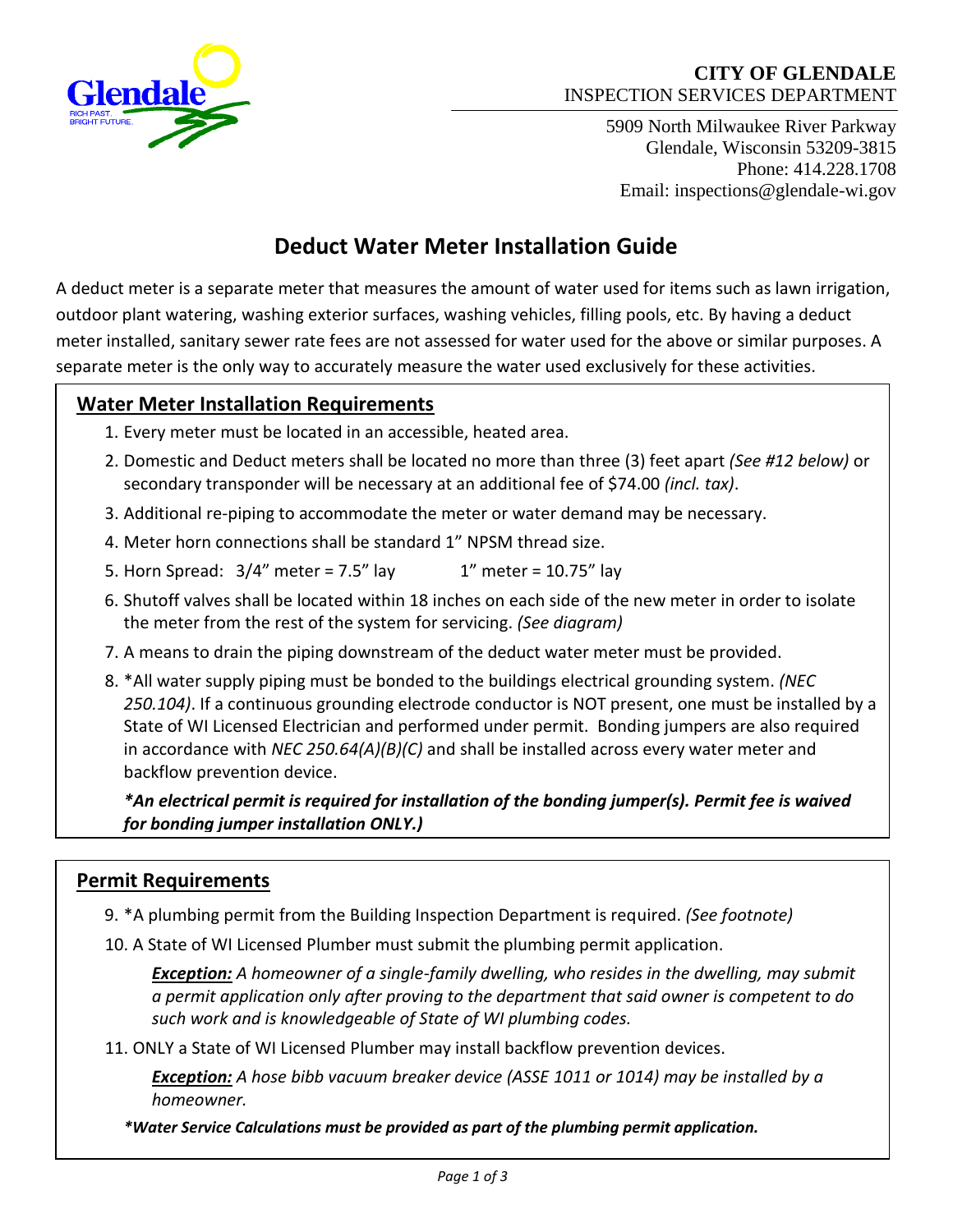## **Permit and Meter Fees**

- 12. A 3/4" water meter typically used for outside hose bibbs is \$148.00 *(incl. tax)*.
- 13. A 1" water meter typically used for outside lawn irrigation systems is \$227.00 *(incl. tax)*.
- 14. Meters must be located within three (3) feet of each other or \$74.00 *(incl. tax)* fee for additional transponder.
- 15. \*Depending on the work being performed, the plumbing permit cost will be \$84.00 each for residential and \$105.00 each for commercial/industrial. *(Electrical permit fees may also apply.)*

*\*Additional plumbing and/or electrical contractor charges are the responsibility of property owner.*

#### **Backflow Prevention Device Requirements**

- 16. If the system contains a pump or set up for a pump or auxiliary air tanks, then the backflow device shall be a Reduced Pressure Principle (RP) type assembly (ASSE 1013).
- 17. If the system does not have installations as noted above, then one of the following backflow prevention devices shall be installed:
	- a. Atmospheric vacuum breaker (ASSE 1001) *(No valves shall be located downstream of an AVB)*
	- b. Pressure vacuum breaker (ASSE 1020) *(OUTSIDE USE ONLY)*
	- c. Reduced pressure principle assembly (ASSE 1013)
- 18. A backflow prevention device that is located inside and is inherently designed to spill water MUST be located near an approved drain and/or approved indirect drain piping shall be provided.
- 19. A means to thoroughly drain the piping system for winterizing purposes must be provided.
- 20. A grounding/bonding jumper is required to ensure conductivity of metal piping where installed on both sides of the water meter and/or backflow prevention device. *(A State of WI licensed electrician must perform this work under permit. Permit fee is waived for bonding jumper ONLY.)*

#### **Inspection Requirements and Process**

21. Prior to installation of the meter, an inspection of the plumbing system must be conducted. Inspections are required to be scheduled a minimum of 24 hours in advance. Call the Building Inspection Dept. at (414) 228-1708 to schedule. *(Inspection are subject to availability)*

#### **Inspection hours are between 10:00am and 3:00pm, Monday through Friday.**

- 22. The piping must be approved PRIOR to installation of the meter. The plumbing inspector will notify the Water Department that the meter may be installed.
- 23. Homeowner is responsible for scheduling meter installation. **Water Utility Office:** (414) 228-1719
- 24. Additional installation requirements applicable to backflow prevention devices may be necessary.

## **An installation diagram is provided on the following page illustrating the proper installation requirements.**